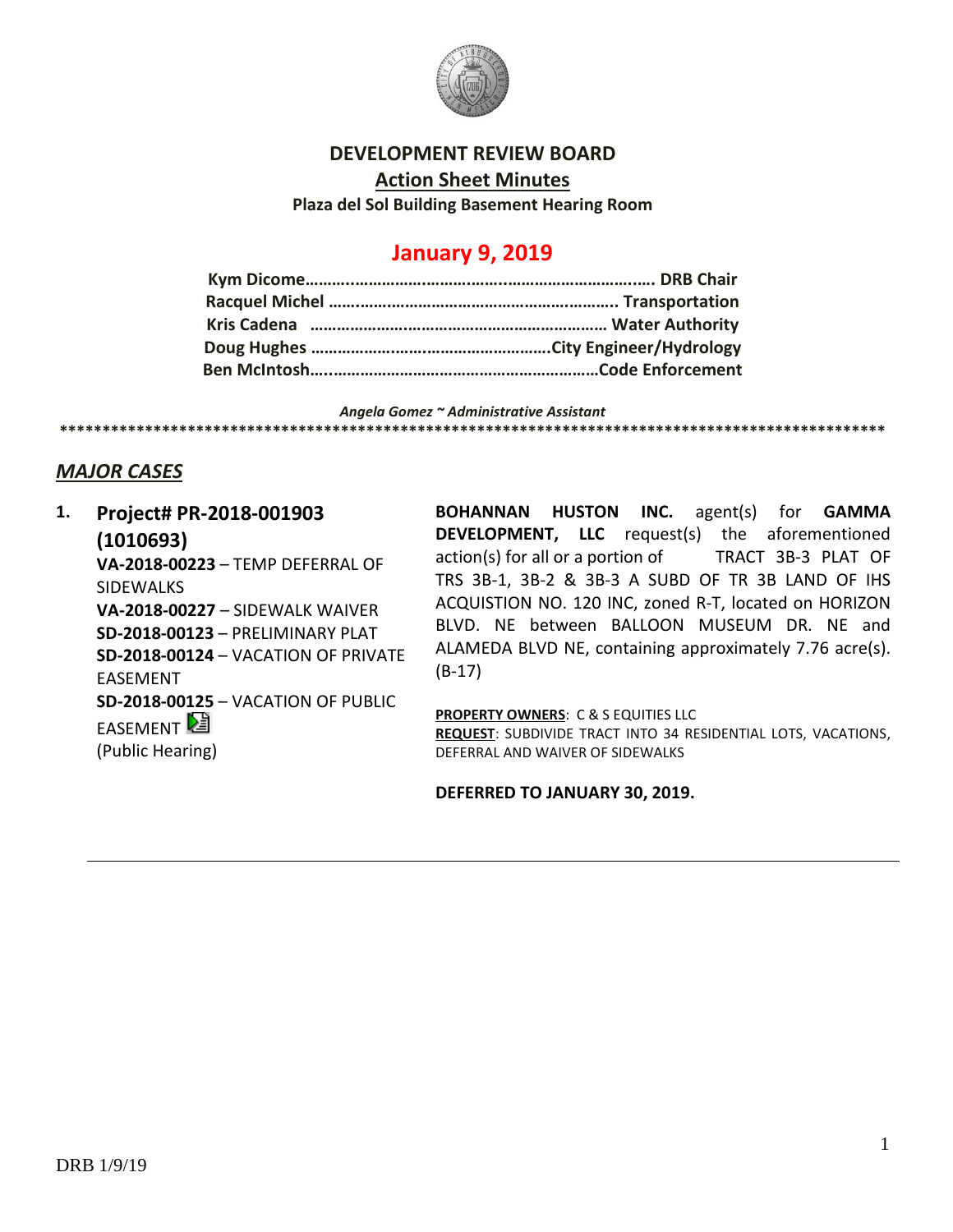**2**. **Project# PR-2018-001890 SD-2018-00122 -** VACATION OF RIGHT-OF WAY 2 (Public Hearing)

**SAMMY MACIAS** request(s) the aforementioned action(s) for all or a portion of Lot 15 SLOAN'S ACRES SUBDIVISION**,**  zoned R-1D, located at 6340 EVERITT RD NW, east of  $64<sup>TH</sup>$ STREET NW and north of ST JOSEPH'S AVENUE NW, containing approximately 0.36 acre(s). (G-10)

**PROPERTY OWNERS**: MACIAS SAMMY NESTOR **REQUEST:** VACATION OF A PORTION OF 64<sup>TH</sup> STREET NW

**IN THE MATTER OF THE AFOREMENTIONED APPLICATION, BEING IN COMPLIANCE WITH ALL APPLICABLE REQUIREMENTS OF THE DPM AND THE IDO, THE DRB HAS**  *APPROVED* **THE VACATION AS SHOWN ON EXHIBIT B IN THE PLANNING FILE PER SECTION 14-16-6(K) OF THE IDO.**

**3. Project# 1011598 18DRB-70137** - VACATION OF PUBLIC RIGHT-OF-WAY **18DRB-70138** - SIDEWALK VARIANCE **18DRB-70139** - SUBDIVISION DESIGN VARIANCE FROM MINIMUM DPM STANDARDS **18DRB-70140** - MINOR - PRELIMINARY/ FINAL PLAT (Public Hearing)

**BOB KEERAN** request(s) the above action(s) for all or a portion of Lot(s) 17 & 18, Block(s) 4, Tract(s) 3, NORTH ALBQ ACRES Unit 3**,** zoned PD (RD/5DUA), located on VENTURA ST NE between SIGNAL AVE NE and ALAMEDA BLVD NE, containing approximately 2 acre(s). (C-20) *[Deferred from 5/16/18, 6/13/18, 7/18/18 8/8/18, 9/12/18, 10/24/18. 12/5/18, 12/19/18]*

### **DEFERRED TO JANUARY 23, 2019.**

**4. Project# PR-2018-001797 (1002632) SD-2018-00112 –** INFRASTRUCTURE IMPROVEMENTS AGREEMENT (Public Meeting)

**TIERRA WEST LLC** agent(s) for **FLASH RESOURCE INC.** request(s) the aforementioned action(s) for all or a portion of LOTS 1-106 BOULDERS PHASE 3**,** zoned R1-A, located south of PARADISE BLVD NW and west of UNSER BLVD NW containing approximately 18.96 acre(s). (B-11) *[Deferred from 12/19/18]*

**PROPERTY OWNERS**: VARIOUS PROPERTY OWNERS **REQUEST**: INFRASTRUCTURE IMPROVEMENTS AGREEMENT (IIA) EXTENSION

#### **DEFERRED TO JANUARY 16, 2019.**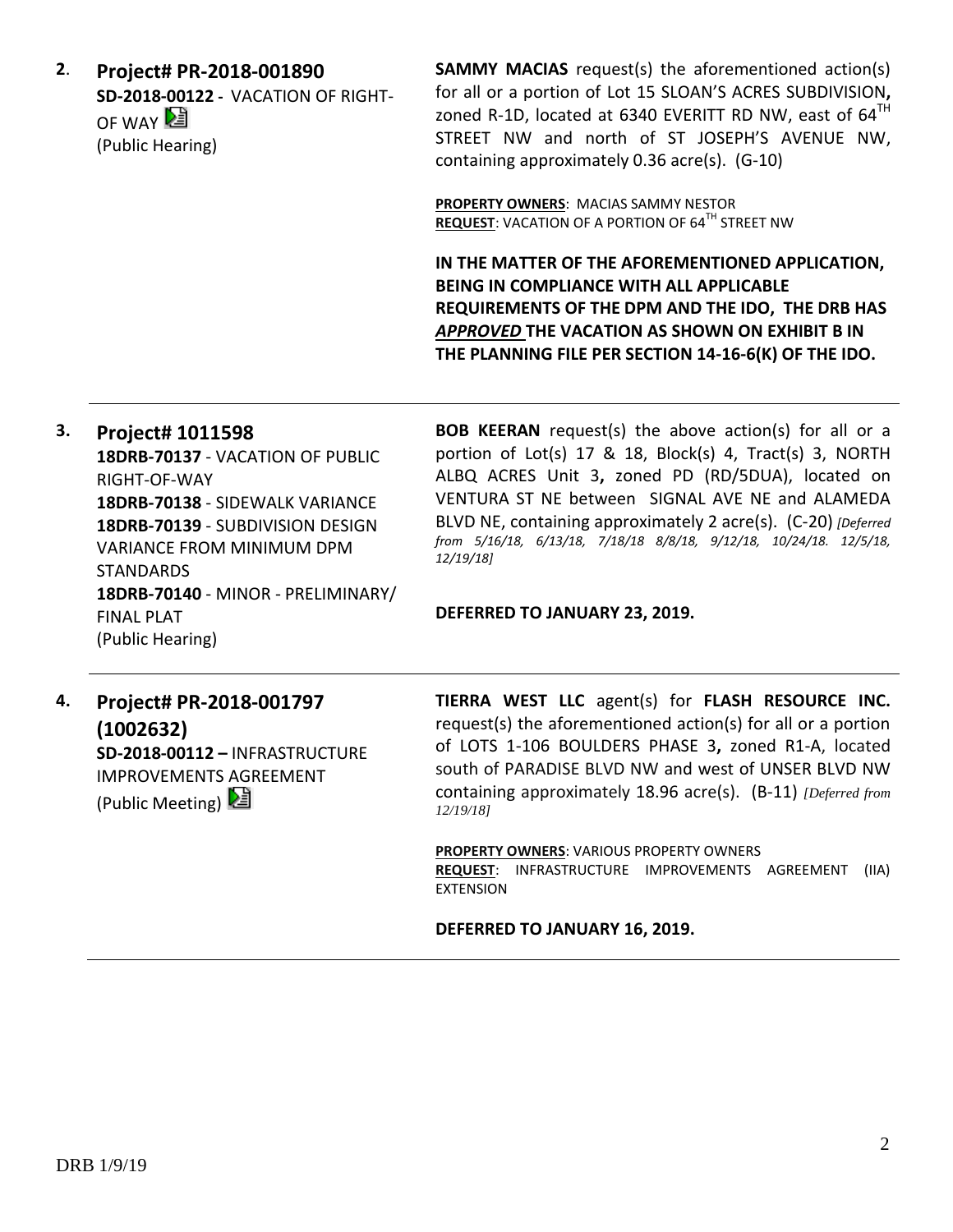| 5. | Project# PR-2018-001883<br>(1011556)<br>SI-2018-00273-FINAL SIGN OFF OF EPC<br>SITE DEVELOPMENT PLAN FOR<br><b>SUBDIVISION</b><br>SI-2018-00275-FINAL SIGN OFF OF EPC<br>SITE DEVELOPMENT PLAN FOR BUILDING<br>PERMIT <sup>E</sup><br>(Public Meeting) | TIERRA WEST, LLC agent(s) for MONTGOMERY BLV<br>CHURCH OF CHRIST request(s) the aforementioned<br>action(s) for all or a portion of TRACT A-1 PLAT OF TRACT A-<br>1 KNAPP HEIGHTS ADDN, zoned R-MH, located at 7201<br>MONTGOMERY BLVD NE east of LOUISIANA BLVD NE,<br>containing approximately 10.2836 acre(s). (F-19) [Deferred<br>from 12/19/18]<br>PROPERTY OWNERS: MONTGOMERY BLV CH OF CHRIST<br><b>REQUEST: SIGN-OFF OF EPC APPROVED SITE PLANS</b><br>IN THE MATTER OF THE AFOREMENTIONED APPLICATION, |
|----|--------------------------------------------------------------------------------------------------------------------------------------------------------------------------------------------------------------------------------------------------------|-----------------------------------------------------------------------------------------------------------------------------------------------------------------------------------------------------------------------------------------------------------------------------------------------------------------------------------------------------------------------------------------------------------------------------------------------------------------------------------------------------------------|
|    |                                                                                                                                                                                                                                                        | <b>BEING IN COMPLIANCE WITH ALL APPLICABLE</b><br>REQUIREMENTS OF THE DPM AND THE IDO, THE DRB HAS<br>APPROVED THE SITE DEVELOPMENT PLAN FOR<br>SUBDIVISION.                                                                                                                                                                                                                                                                                                                                                    |
|    |                                                                                                                                                                                                                                                        | THE SITE DEVELOPMENT PLAN FOR BUILDING PERMIT<br>WAS DEFERRED TO JANUARY 23 <sup>RD</sup> 2019.                                                                                                                                                                                                                                                                                                                                                                                                                 |
| 6. | Project# PR-2018-001689<br>SI-2018-00200 - SITE PLAN<br>(Public Meeting) 2                                                                                                                                                                             | <b>TATE FISHBURN ARCHITECT agent(s) for M&amp;B</b><br><b>INVESTMENTS, LTD. CO.</b> request(s) the aforementioned<br>action(s) for all or a portion of PARCEL C-3, ATRISCO<br>BUSINESS PARK, zoned NR-BP, located at 7200 BLUEWATER<br>RD NW between UNSER BLVD NW and AIRPORT DR NW,<br>containing approximately 10.3 acre(s). (K-10) [Deferred from<br>11/7/18, 11/28/18. 12/12/18, 12/19/18]                                                                                                                 |
|    |                                                                                                                                                                                                                                                        | <b>PROPERTY OWNERS: M &amp;B INVESTMENTS</b><br><b>REQUEST: 150,000 SF OFFICE/WAREHOUSE FACILITY</b>                                                                                                                                                                                                                                                                                                                                                                                                            |
|    |                                                                                                                                                                                                                                                        | IN THE MATTER OF THE AFOREMENTIONED APPLICATION,<br>BEING IN COMPLIANCE WITH ALL APPLICABLE<br>REQUIREMENTS OF THE DPM AND THE IDO, THE DRB HAS<br>APPROVED THE SITE PLAN WITH FINAL SIGN-OFF<br>DELEGATED TO: PLANNING FOR CORRECT UTILITY PLAN.                                                                                                                                                                                                                                                               |

# *MINOR CASES*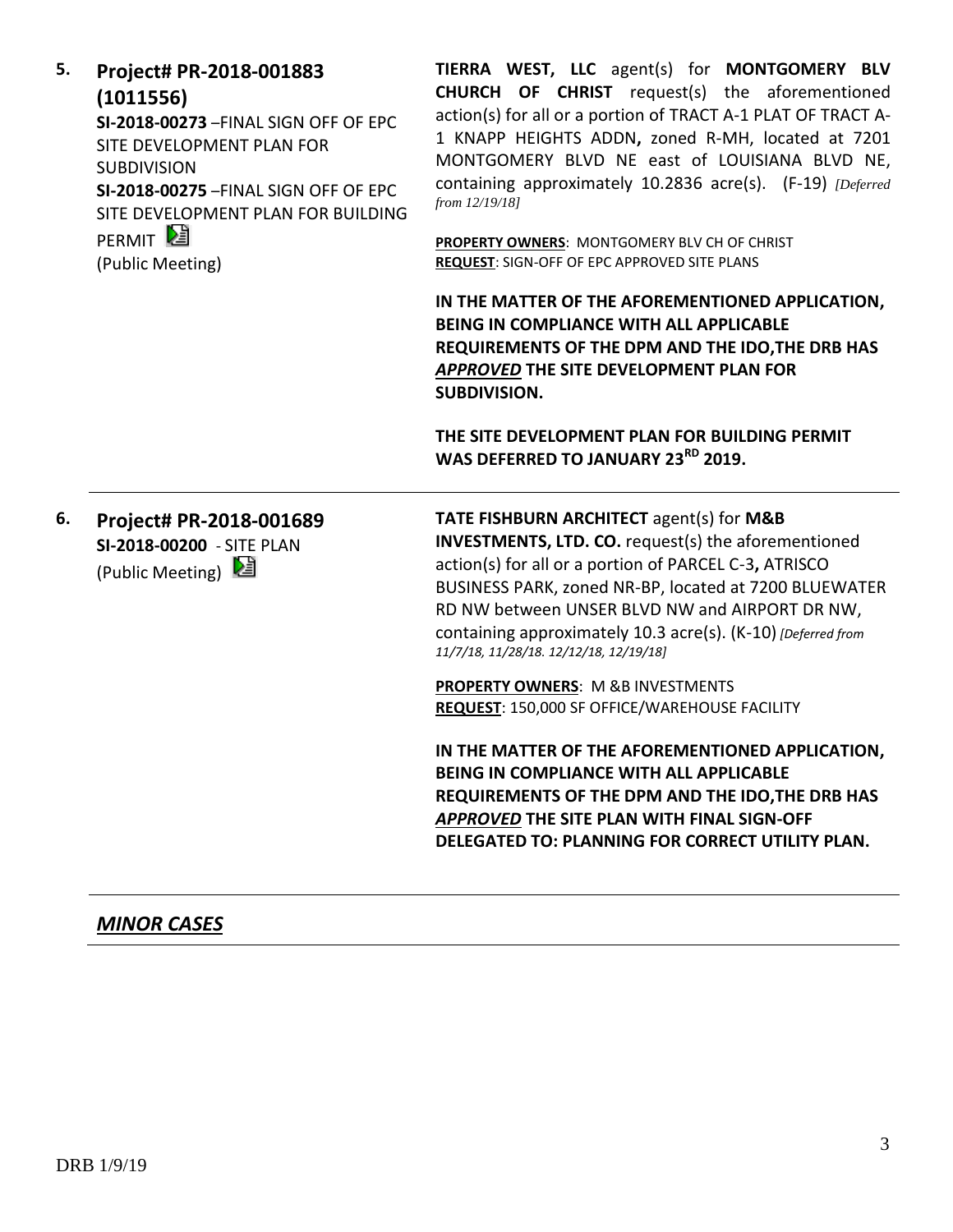| 7. | Project# PR-2018-001325<br>(1010796 & 1011176)<br>SD-2018-00128 - PRELIMINARY/FINAL<br>PLAT <sup>D</sup><br>(Public Meeting) | CSI - CARTESIAN SURVEYS INC agent(s) for FAIZEL KASSAM<br>request(s) the aforementioned action(s) for all or a portion<br>of LOTS 1 THRU 5 BLOCK 2 HUNING'S HIGHLAND ADDITION,<br>zoned MX-FB-FX, located at 105 BROADWAY BLVD SE,<br>containing approximately 0.8136 acre(s). (K-14) |
|----|------------------------------------------------------------------------------------------------------------------------------|---------------------------------------------------------------------------------------------------------------------------------------------------------------------------------------------------------------------------------------------------------------------------------------|
|    |                                                                                                                              | <b>PROPERTY OWNERS: SUNDOWNER HOSPITALITY LLC</b><br><b>REQUEST: CONSOLIDATION OF 5 LOTS INTO 1 LOT</b>                                                                                                                                                                               |
|    |                                                                                                                              | IN THE MATTER OF THE AFOREMENTIONED APPLICATION,<br><b>BEING IN COMPLIANCE WITH ALL APPLICABLE</b><br>REQUIREMENTS OF THE DPM AND THE IDO, THE DRB HAS<br>APPROVED THE PRELIMINARY/FINAL PLAT.                                                                                        |
| 8. | Project# PR-2018-001883<br>(1011556)<br>SD-2018-00131 - PRELIMINARY/FINAL<br>DI AT.                                          | TIERRA WEST, LLC agent(s) for MONTGOMERY BLV<br><b>CHRUCH OF CHRIST</b> request(s) the aforementioned<br>action(s) for all or a portion of TRACT A-1 PLAT OF TRACT A-<br>1 KNAPP HEIGHTS ADDN, zoned R-MH, located at 7201                                                            |

PLAT (Public Meeting)

> **PROPERTY OWNERS**: MONTGOMERY BLV CH OF CHRIST **REQUEST**: SUBDIVIDE 1 TRACT INTO 2

containing approximately 10.2836 acre(s). (F-19)

**IN THE MATTER OF THE AFOREMENTIONED APPLICATION, BEING IN COMPLIANCE WITH ALL APPLICABLE REQUIREMENTS OF THE DPM AND THE IDO, THE DRB HAS**  *APPROVED* **THE PRELIMINARY/FINAL PLAT. FINAL SIGN OFF IS DELEGATED TO: PLANNING.**

MONTGOMERY BLVD NE east of LOUISIANA BLVD NE,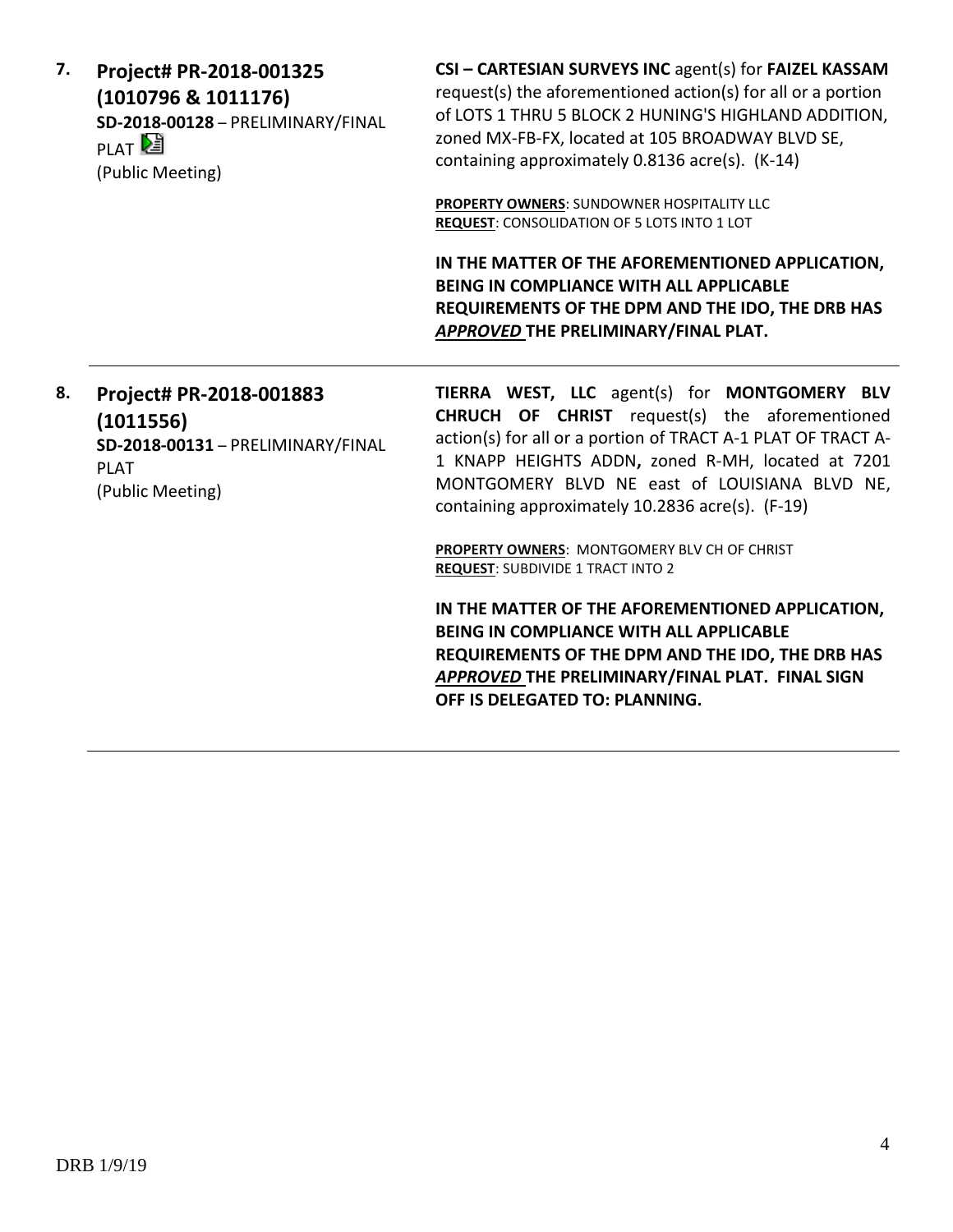**9. Project# PR-2018-001929 (1000060) SD-2018-00130** – PRELIMINARY/FINAL **PLAT** (Public Meeting)

**ISAACSON & ARFMAN** agent(s) for **NEW HEART, INC.** request(s) the aforementioned action(s) for all or a portion of Tract(s) D-1-B GATEWAY SUBDIVISION, LOTS 16 & 17 TROTTER ADDITION NO. 2 AND VACATED PORTION OF HIGH STREET NE, zoned MX-M and MX-L , located off SLATE STREET NE west of WOODWARD PLACE NE and LOMAS BLVD NE, containing approximately 1.6637 acre(s).  $(J-15)$ 

**PROPERTY OWNERS**: NEW HEART INC AND NICHOLE R CHAVEZ **REQUEST**: COMBINE 2 EXISTING LOTS, 1 EXISTING TRACT AND VACATED PORTION OF HIGH STREET R/W INTO 2 NEW TRACTS

**IN THE MATTER OF THE AFOREMENTIONED APPLICATION, BEING IN COMPLIANCE WITH ALL APPLICABLE REQUIREMENTS OF THE DPM AND THE IDO, THE DRB HAS**  *APPROVED* **THE PRELIMINARY/FINAL PLAT. FINAL SIGN OFF IS DELEGATED TO: PLANNING FOR UTILITY ZONE CHANGE PROCESSED THROUGH THE EPC AND AGIS DXF.**

**10. Project# PR-2018-001661 (1003095) VA-2018-00138** – EXTENSION OF INFRASTRUCTURE IMPROVEMENTS AGRFFMFNT<sup>2</sup> (Public Meeting)

**JAMES A. SELIGMAN** request(s) the aforementioned action(s) for all or a portion of LOTS 1A THRU 16A MIRADA TOWNHOMES**,** zoned MX-T, located on LA MIRADA PLACE NE west of WYOMING BLVD NE and south of MONTGOMERY BLVD NE, containing approximately 1.1443 acre(s). (G-19) *[Indefinitely Deferred from 10/10/18 for a No-Show]*

**PROPERTY OWNERS**: FRANK CASALE & JAMES SELIGMAN **REQUEST**: EXTENSION IIA FOR TEMPORARY DEFERRAL OF SIDEWALK **CONSTRUCTION** 

**IN THE MATTER OF THE AFOREMENTIONED APPLICATION, BEING IN COMPLIANCE WITH ALL APPLICABLE REQUIREMENTS OF THE DPM AND THE IDO, THE DRB HAS**  *APPROVED* **A TWO YEAR EXTENSION TO THE IMPROVEMENTS AGREEMENT.**

## *SKETCH PLAT*